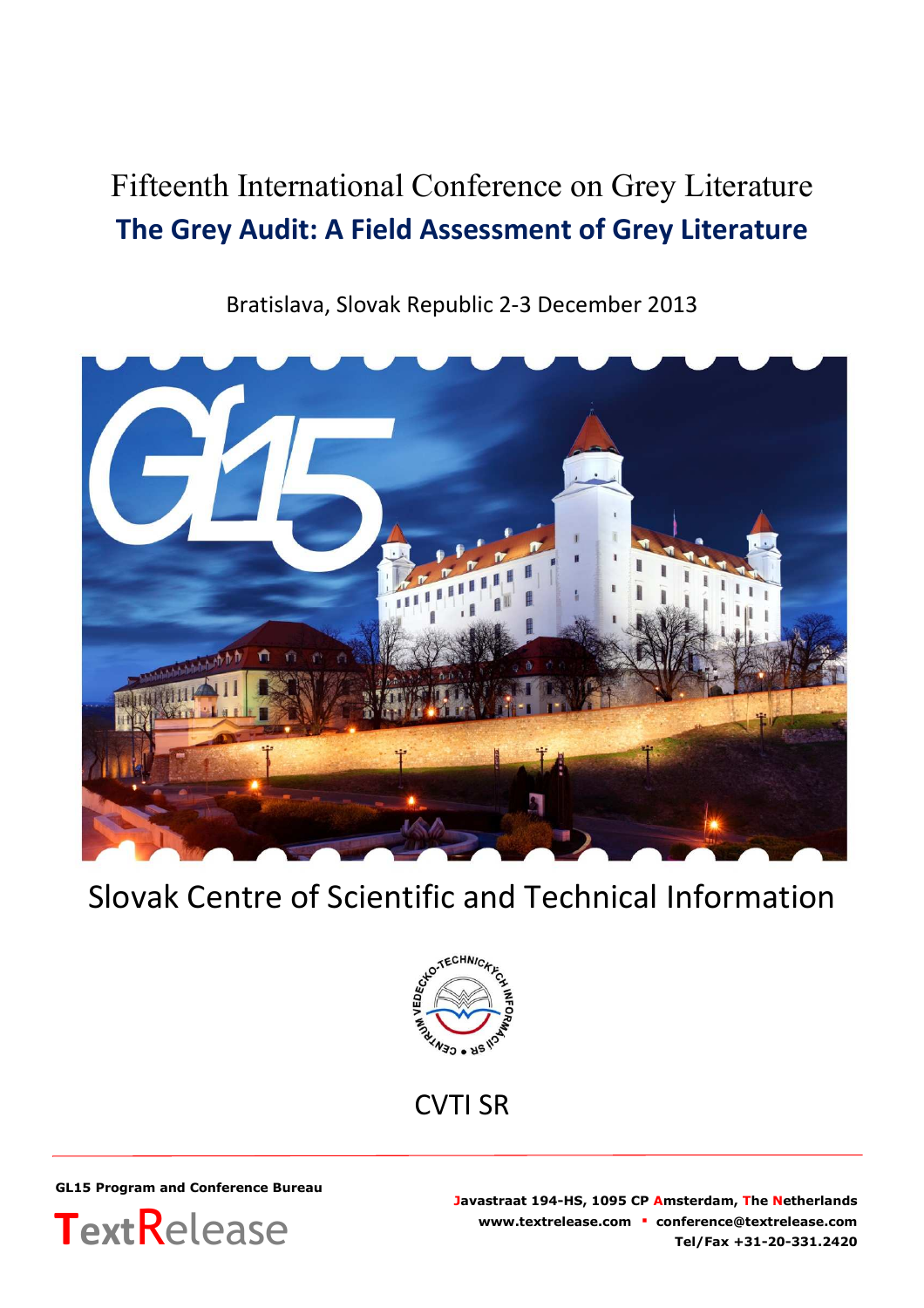# **Digital Preservation at International Nuclear Information System (INIS)**

# Dobrica Savic, Head of Nuclear Information Section, IAEA Germain St-Pierre, Digital Preservation Technician, Nuclear Information Section, IAEA

# **Abstract**

Since its creation in 1970 until 1996, the International Nuclear Information System (INIS) collected and converted to microfiche over 312 000 non-conventional collected and converted to microfiche over 312 000 non-conventional literature (NCL) reports received from IAEA member states and international organizations. The microfiche collection contains over 1 million items, with an estimated total of 25 million pages of full-texts.

In 1997, the INIS Secretariat replaced the microfiche-based production system with an imaging system to process and to disseminate all NCL documents in electronic format. That marked the beginning of digital preservation efforts that still continue today.

This paper provides an overview of the digital preservation practices and the technical infrastructure of the International Nuclear Information System (INIS). It describes the technical processes, the standards in place, the hardware and software used, as well as all practices related to scanning, quality control, OCR, preservation and storage.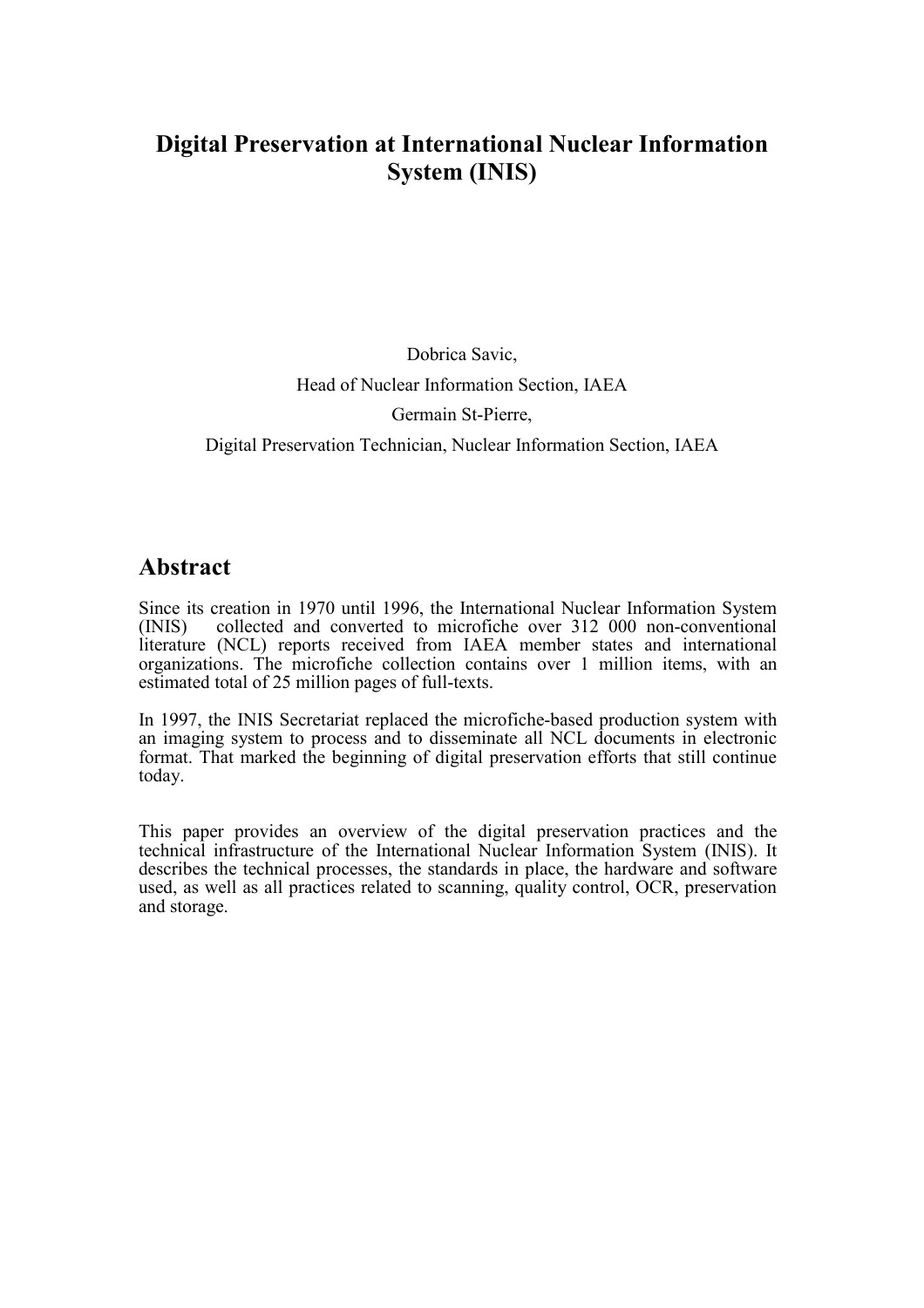## **1. Introduction**

Since its creation in 1970 until 1996 (INIS, 2010), the International Nuclear Information System  $(INIS)^1$  $(INIS)^1$  collected and convert[ed to m](#page-15-0)icrofiche over 312 000 nonconventional literature (NCL) reports received from member states and international organizations. The microfiche collection contains over 1 million items, with an estimated total of 25 million pages of full-texts.

In 1997, the INIS Secretariat replaced the microfiche-based production system with an imaging system to process and to disseminate all NCL documents in electronic format. That marked the beginning of digital preservation efforts that still continue today.

This paper provides an overview of the digital preservation practices and the technical infrastructure of INIS. It describes the technical processes, the standards in place, the hardware and software used, as well as all practices related to scanning, quality control, OCR, preservation and storage.

## **2. Technical Infrastructure**

The INIS digital preservation technical infrastructure has evolved on a regular basis since the beginning of digital imaging activities. Initial period known as INIS Imaging System lasted from 1997 to 2003, to be followed by a new INIS Imaging System (INISIS2K) period which lasted from 2003 to 2009. Current technical infrastructure was introduced in 2010.

## **3. INIS Imaging System (INISIS) - 1997 to 2003**

In 1997, Jouve Systems was selected as a full-scale imaging system to process and disseminate INIS NCL in electronic format (INIS, [1999\)](#page-15-0). This "cradle-to-grave" image-based solution replaced the microfiche-based production system which had been in place at the INIS Secretariat since 1970. The following modules were already part of the original design: workflow monitoring, black and white scanning, image import, image enhancement, quality control, link creation using barcode recognition, link validation against INIS bibliographic metadata and INIS rules, cumulative index creation as well as CD-ROM production according to the INIS NCL Viewer specifications (INISIR). Originally, only the TIFF Group 4 format was supported. In 2002, support for incoming documents in PDF was added, although the Jouve system was phased out only in 2003.

<span id="page-2-0"></span><sup>&</sup>lt;sup>1</sup> The International Nuclear Information System (INIS) hosts one of the world's largest collections of published information on the peaceful uses of nuclear science and technology. INIS is operated by the International Atomic Energy Agency (IAEA) in collaboration with over 150 member states and international organizations. There are over 3.4 million bibliographic references to publications, documents, technical reports, non-copyrighted documentation and other 'grey literature' made available, as well as 350 000 full texts. INIS offers free and open online access to this unique collection of non-conventional literature through its search application (http://inis.iaea.org/search/).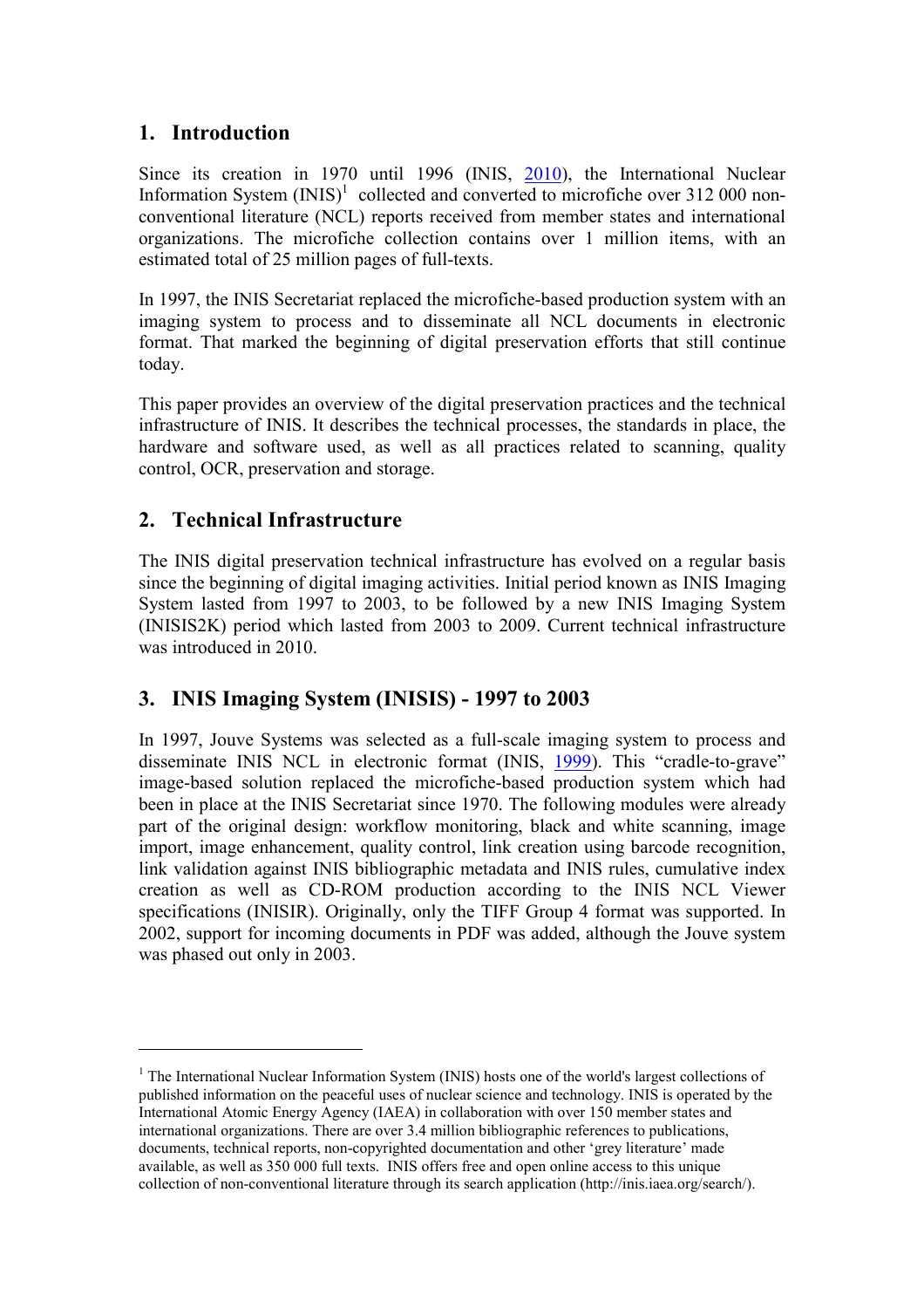# **4. INIS Imaging System (INISIS2K) - 2003 to 2009**

A study carried out in 2000 by Doculabs recommended building a new INIS Imaging System (INISIS2K) on one of the following "off-the-shelf" 32-bit information capture systems: Kofax Ascent Capture or ActionPoint InputAccel (now part of the EMC-Captiva family)  $)^2$ . InputAccel (IA) was selected, mainly because of its powerful open architecture technology that allowed customization and system integration with Open-Text Livelink<sup>[3](#page-3-1)</sup>, the IAEA standard Document Management System. InputAccel also met new requirements such as colour scanning, optical character recognition (OCR) and output to PDF.

Replacement of the INISIS imaging system led to a significant improvement in the production cycle, which was synchronized with the bibliographic database production. All documents were output in PDF and those in Western European, Cyrillic and Slavic scripts were OCRed (INIS, [2004](#page-15-0)).

From the beginning, INISIS2K was conceived and implemented as one of the components of a larger system, a completely overhauled INIS Processing System (IDPS) based on Livelink technology. All tasks, from the initial imaging request sent to the InputAccel server until the ingestion of its PDF output into the document repository, were monitored through Livelink. This was also the case for the quality control of bibliographic data, the ingestion of NCL input submitted by the National Centres in PDF format, the migration of all new records to the INIS Online Database, and finally for the preparation of an ISO image for distribution of the full-texts on CD-ROM.

In 2006, in order to streamline workflow, improve efficiency and free resources for other activities, the INIS Secretariat issued revised 'Guidelines on How to Submit Full-Text of Non-Conventional Literature (NCL) to INIS' (INIS, [2006](#page-15-0)). The INIS National Centres were strongly encouraged to submit their NCL input directly in PDF and the response from Member States was favourable.

Three new priorities were identified: the digitization of the INIS microfiche collection, the conversion to PDF of all the documents scanned and distributed in TIFF between 1997 and 2003, and the online access to full-texts via the INIS Online Database.

Although highly efficient when introduced in 2003, InputAccel lacked flexibility when it came to the development of workflows tailored for other digitization projects. The maintenance of this modular client/server application was also very expensive and required significant effort from the Systems Development and Support Group (SDSG). Finally, incompatibility of the communication module with Livelink was found during testing of InputAccel v.5.3. This made the migration to this new platform impossible without additional expensive developments. INIS decided to stop the maintenance contract for InputAccel at the end of 2009 and abandoned the system with the migration of all desktops to Windows 7 in 2010.

<span id="page-3-0"></span> $2$  http://www.emc.com

<span id="page-3-1"></span><sup>&</sup>lt;sup>3</sup> Livelink was the first Web-based collaboration and document management system made by the OpenText. http://www.opentext.com/2/global/products/products-all/livelink-landing.htm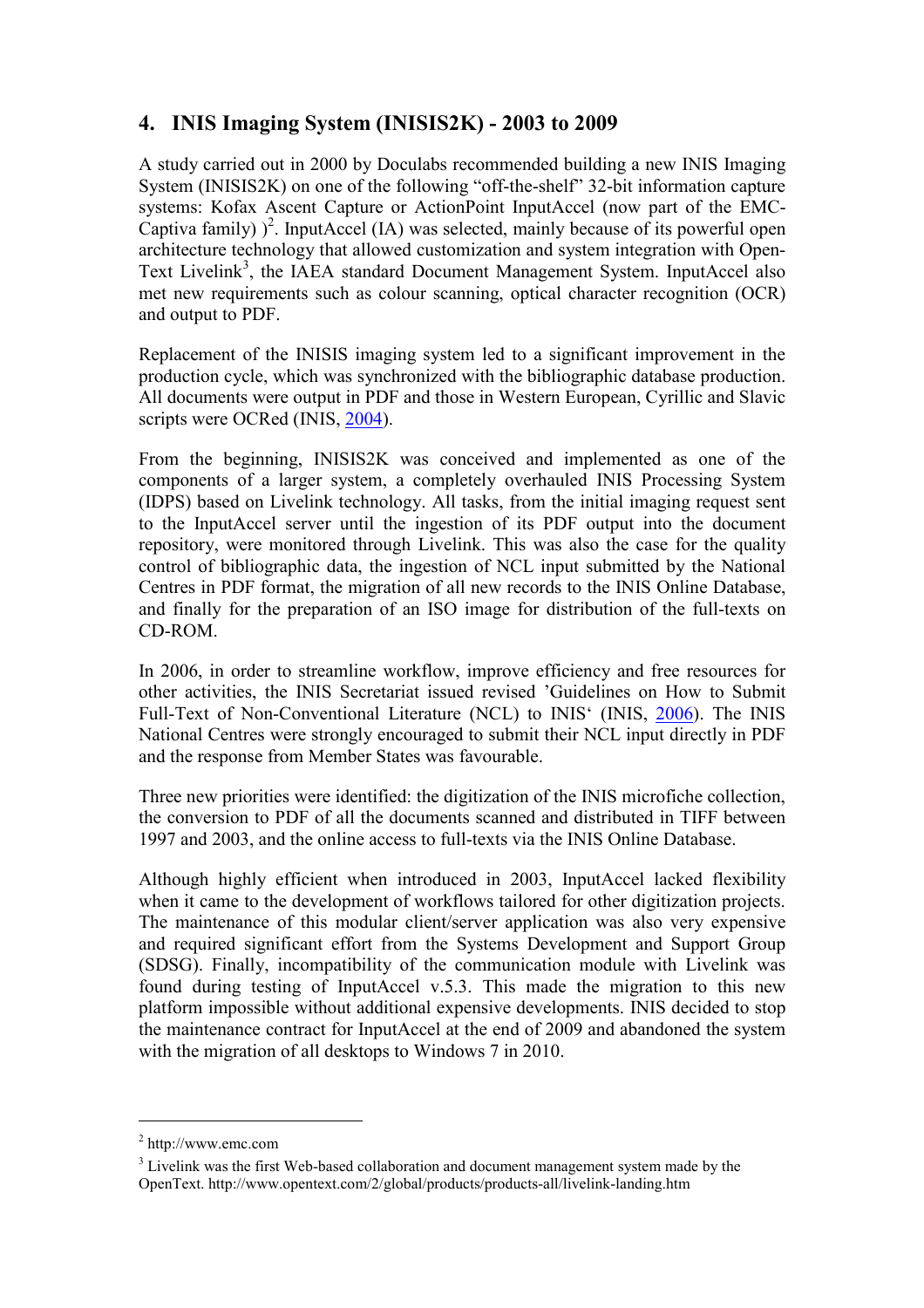During this period, the INIS imaging infrastructure consisted of 6 scanning workstations, 3 servers, 4 high performance scanners, 2 flatbed scanners, 1 high performance microfiche scanner and 1 digital camera. The technical characteristics are indicated in the table below.

| <b>Scanner</b> | <b>Type</b> | Paper size      | <b>Resolution</b> | Bit-in- | <b>Speed</b>            | ADF Page |
|----------------|-------------|-----------------|-------------------|---------|-------------------------|----------|
|                |             |                 | (dpi)             | depth   | $(A4, 200 \text{ dpi})$ | capacity |
| Fujitsu        | Colour;     | $A8 - A3$       | 50 to 600         | 24      | 110<br>p/min            | 200 p    |
| $fi-5750c$     | ADF/flatb   | - 34<br>$Up$ to |                   |         | (simplex)               |          |
| with VRS Pro   | ed          | inches          |                   |         | 55 p/min (duplex)       |          |
| Fujitsu        | $B\&W$ :    | $A7 - A3$       | 200, 240, 300, 10 |         | 90 p/min (simplex)      | 1000 p   |
| M4099D         | ADF         |                 | 400               |         | 180 $p/min$ (duplex)    |          |
| Fujitsu        | $B\&W$ ;    | $A7 - A3$       | 200, 240, 300, 8  |         | $60$ p/min (simplex)    | 1000 p   |
| M3099GX        | ADF         |                 | 400               |         | 120 p/min (duplex)      |          |
| Fujitsu        | $B\&W$ ;    | $A5 - A3$       | 200, 240, 300, 8  |         | 55 p/min (simplex)      | 500 p    |
| M3099G         | <b>ADF</b>  |                 | 400               |         | $110$ p/min (duplex)    |          |
| Kodak i260     | Colour:     | $A5 - A3$       | Up to $600$       | 16-48   | 50 $p/min$ (simplex)    | 150p     |
|                | ADF/flatb   |                 | Optical           |         | $100$ p/min (duplex)    |          |
|                | ed          |                 | Resolution 300    |         |                         |          |
| SunRise 2000   | Microfich   | $A0-A4$         | CCD<br>$3600 -$   |         | 2500<br>$U_{p}$<br>to   |          |
|                | e scanner   | reductions      | 8800<br>True      |         | frames/hr               |          |
|                |             | $7x-50x$        | Resolution        |         |                         |          |

Table 1: Imaging Infrastructure 2003 – 2009

#### **5. Current Technical Infrastructure**

A complete re-evaluation of the technical infrastructure was carried out in 2010, in line with the implementation plan of the 'Desktop 2010' project developed by the IAEA Division of Information Technology (MTIT) (INIS, [2011\)](#page-15-0). An important goal of this project was to ensure security and supportability of all computer systems of the Agency network.

Windows 7 compliance of all equipment and software applications had to be verified through testing prior to the deployment of this new platform. Also, an important reduction in space requirement was an expected outcome of this exercise.

The 3 Fujitsu black and white SCSI scanners, the Kodak i260, the InputAccel system and some small utilities failed this compliance test. Also, several old workstations did not meet the minimum requirements and had to be replaced.

New computers with fast quad-core processors supporting multithreading and multitasking were procured. The number of scanners was reduced to two, both of them supporting color, greyscale and black and white scanning.

#### **5.1 Software**

The following software and applications are currently used for digitization at INIS:

**Techsoft PixEdit v.7.11.18:** PixEdit was introduced in the imaging workflow in 2000. It is primarily used for its advanced image editing capabilities. This flexible application gradually proved to be an excellent scanning utility. Since the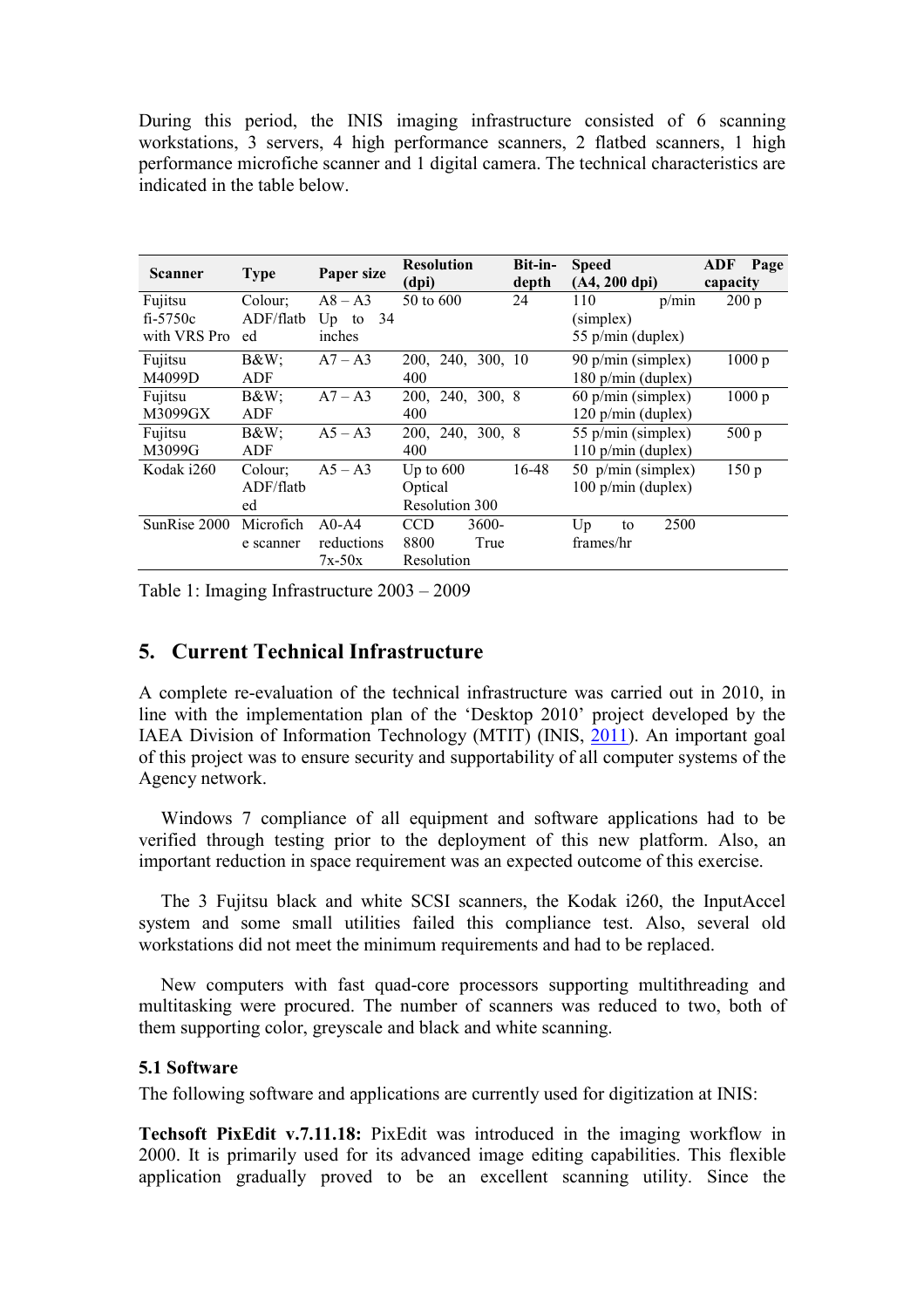discontinuation of the InputAccel system in 2010, PixEdit is the main scanning application. Five seat licenses are currently available.

**ABBYY FineReader 11 Corporate Edition:** FineReader is used for Optical Character Recognition (OCR). It can process mono or multilingual documents, supports different alphabets including Cyrillic languages and offers an accuracy level of close to 98%. ABBYY policy for this product is to release a new version each year. Version 11 was bought in 2011 together with an upgrade assurance to Version 12 in 2012.

**Adobe Acrobat X Professional** is used for OCR of Chinese (Simplified), Japanese and Korean, as well as for document optimization and conversion to  $PDF/A<sup>4</sup>$  $PDF/A<sup>4</sup>$  $PDF/A<sup>4</sup>$ , when applicable.

**Kofax Virtual ReScan (VRS) + Kodak Perfect Page**: Both technologies have hardware and software components that reduce the need for post-scanning image enhancement.

#### **5.2 Hardware**

**Scanners -** One of the most important elements in a digitization project is the selection of the appropriate image capture devices, as scanners have great impact on image quality. The choice of equipment depends on a number of factors, including the format, size and condition of the material that will be digitized.

Several types of digitization equipment exists, i.e. flatbed scanners, sheet-fed scanners with automatic document feeder (ADF), drum scanners, open book scanners, digital cameras, and film scanners.

INIS quality scanners are calibrated and maintained regularly. Special methods, including Scanner Test Charts, are used to check image resolution, dynamic range mapping, as well as photographic tone and color reproduction.

There are currently 2 colour scanners with automatic document feeder (ADF) and flatbed, as well as 2 high performance microfiche scanners. The technical characteristics are indicated in the table below.

| <b>Scanner</b> | <b>Type</b> | Paper size                      | <b>Resolution</b><br>(dpi) | Bit-in-<br>depth | <b>Speed</b><br>$(A4, 200 \text{ dpi})$ capacity | ADF           | Page |
|----------------|-------------|---------------------------------|----------------------------|------------------|--------------------------------------------------|---------------|------|
| Fujitsu        | Colour;     | $\overline{AB} - \overline{A3}$ | 50 to 600                  | 24               | 110                                              | $p/min$ 200 p |      |
| $fi-5750c$     |             | ADF/flatbed Up to 34 inches     |                            |                  | (simplex)                                        |               |      |
| with VRS       |             |                                 |                            |                  | 55<br>p/min                                      |               |      |
| Pro            |             |                                 |                            |                  | (duplex)                                         |               |      |
| Kodak          | Colour:     | $A5 - A3$                       | Up to $600$                | $16 - 48$ 50     |                                                  | $p/min$ 150 p |      |
| i1440          | ADF/flathed |                                 | Optical                    |                  | (simplex)                                        |               |      |
|                |             |                                 | Resolution 300             |                  | 100<br>p/min                                     |               |      |
|                |             |                                 |                            |                  | (duplex)                                         |               |      |
| SunRise        | Microfiche  | A0-A4 reductions CCD 3600-8800  |                            |                  | 2500<br>Up<br>to                                 |               |      |

<span id="page-5-0"></span><sup>4</sup> *PDF/A* is an ISO-standardized version of the Portable Document Format (*PDF*) specialized for the digital preservation of electronic documents. http://en.wikipedia.org/wiki/PDF/A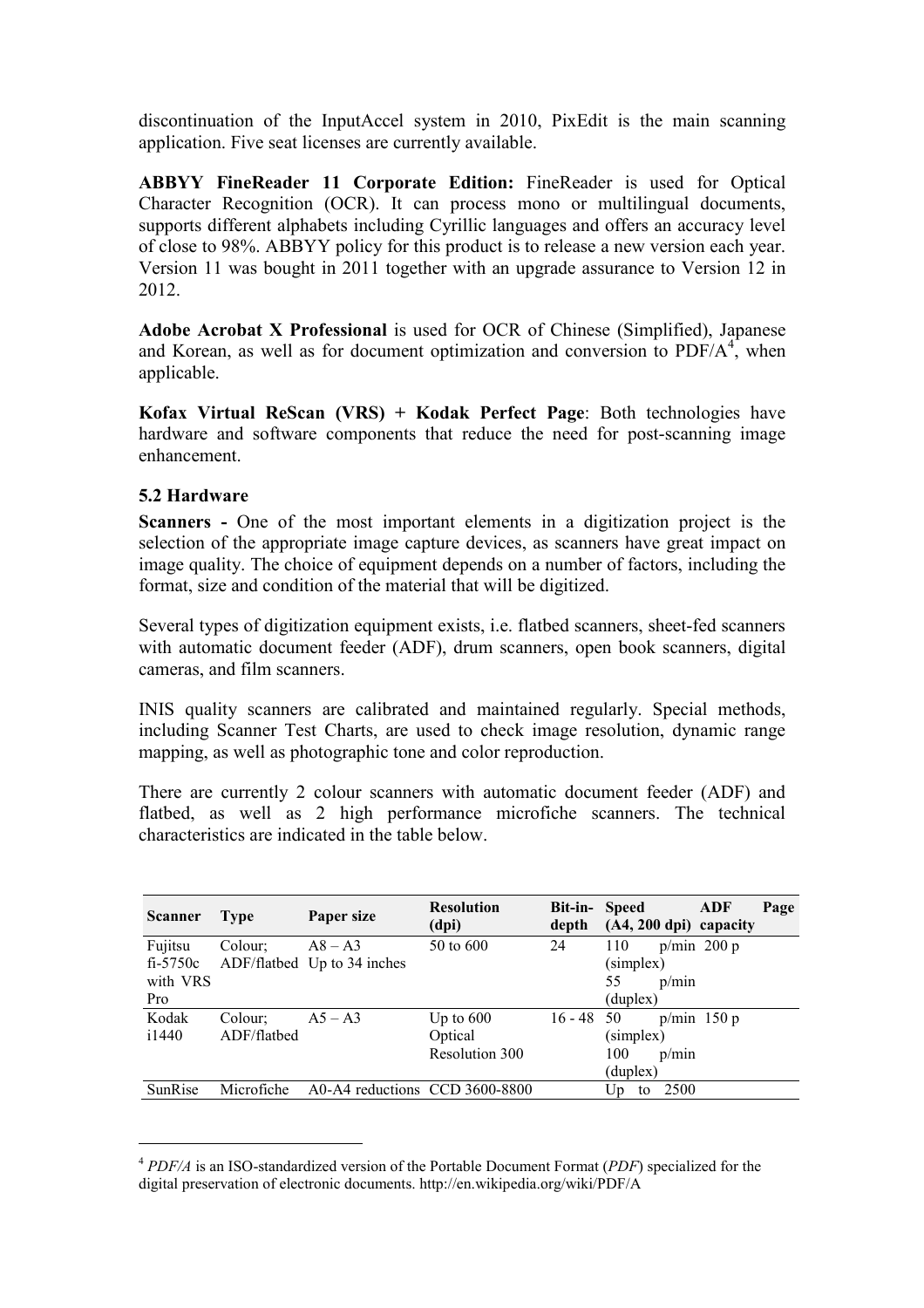| 2000    | scanner    | $7x-50x$         | True Resolution | frames/hr    |
|---------|------------|------------------|-----------------|--------------|
| SunRise | Microfiche | A0-A4 reductions |                 | Up to $3600$ |
| Apollo  | scanner    | $7x-50x$         |                 | frames/hr    |

Table 2:- INIS Scanner Specifications

**Computers -** Careful consideration was given to the following points when selecting PCs dedicated to digitization work: fast central processor unit (CPU), sufficient random access memory (RAM), fast data transfer rate between components, large disk storage capacity, suitable interface, as well as high quality audio and video cards.

**Monitors -** Large display monitors provide better viewing and image evaluation. As each type, size and quality of monitor interprets and displays values differently, special care is devoted to their adjustment and calibration. Four quality control workstations and the 2 scanning workstations are equipped with widescreen monitors (30-inch LCD monitors, model LP 3065 from Hewlett-Packard).

# **6. General digitization principles at INIS**

INIS aims to ensure a consistent, high level of image quality, interoperability and accessibility of digitized materials, as well as long-term preservation for future generations in Member States. To achieve these goals, INIS developed some general principles based on Cornell University's digital imaging tutorial (http://www.library.cornell.edu/preservation/tutorial/index.html), and adjusted them to INIS requirements. The current workflow is based on these principles and described in detail later. The principles can be summarized as follows:

- 1. benchmarking for image quality and resolution
- 2. scanning at the level appropriate to the content of the original source
- 3. digitization of  $1<sup>st</sup>$  generation material, if available, in order to achieve best possible image quality
- 4. creation and storage of a master image file
- 5. use of format and compression techniques that conform to standards (avoiding proprietary formats)
- 6. creation of backup copies
- 7. storage of digital files in an appropriate environment
- 8. off-site storage of the collection
- 9. metadata for digital resources
- 10. integration of image files with bibliographic metadata in the INIS Collection

## **7. Image Creation Process**

The process of initial capture or conversion of a paper or microfiche based document or object into digital form is known as image creation. Based on the experience gained over the years and through benchmarking, INIS dedicates special attention to the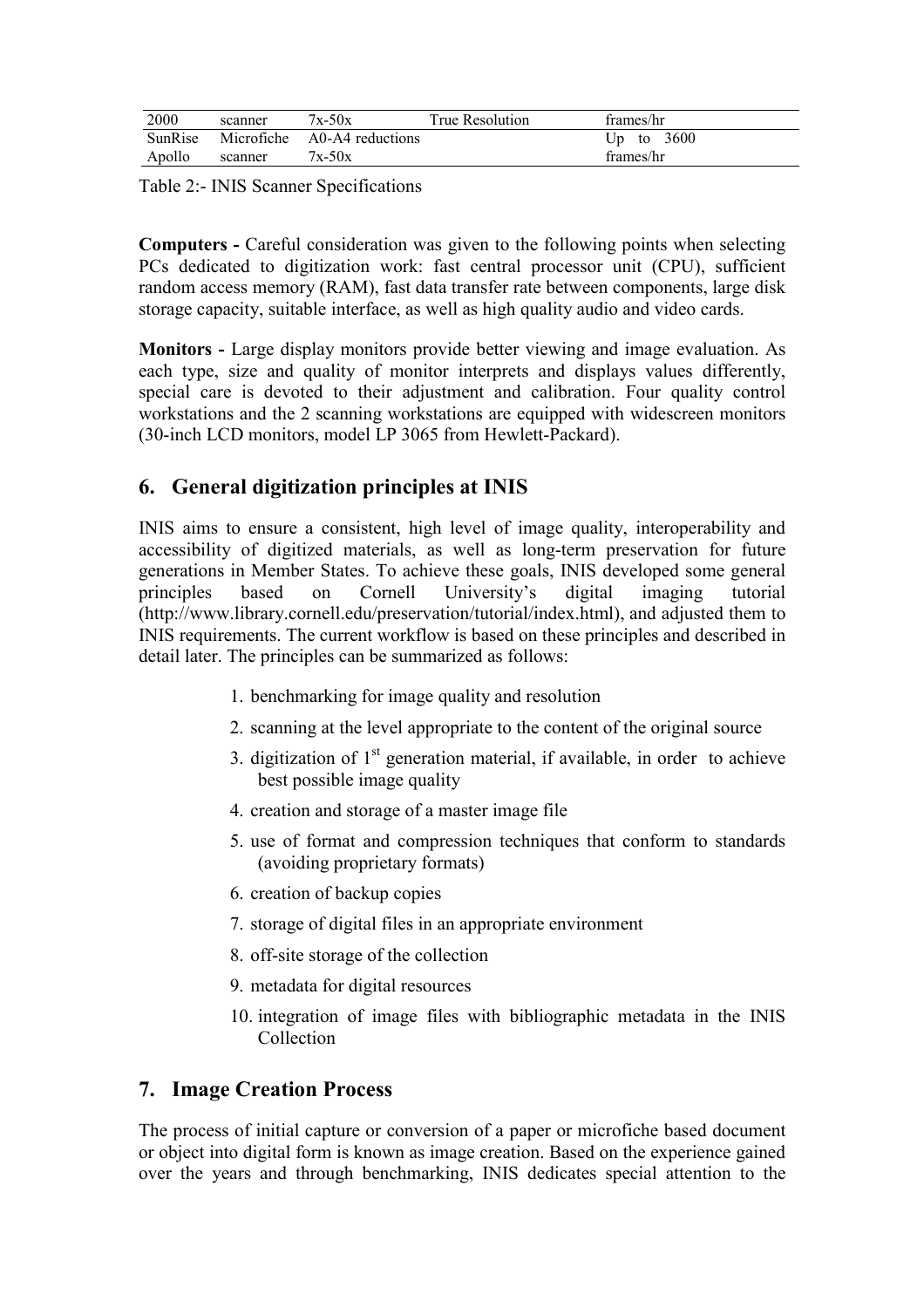physical nature of the documents to be digitized and applies different measures. Collections available at Member States differ in the ways they are created, used and accessed. The quality and condition of the original material will have a direct impact on the digitization approaches. Therefore, INIS applies the principle to scan at a level that matches the information content of the original.

Before starting a digitization project, it is crucial to obtain copyright permissions from copyright holders. The Intellectual Property Rights laws are comprehensive and complex, and the progress in today's online environment presents serious challenges for copyright compliance.

In this respect, INIS relies on INIS Member States to ensure that appropriate permission is obtained before the full-text of a publication is sent to INIS for inclusion in the Collection.

It is essential that each stage of the digitization process is planned ahead and an appropriate workflow is established. It is not a simple task to create an effective and efficient *digitization workflow*. However, if properly planned it will support staff performance and enable high quality work. The stages of workflow at INIS are the following:

- Benchmarking
- Source material types
- Preparation
- Scanning
- Ouality control
- Image enhancement
- File formats
- Compression
- File naming convention
- Optical character recognition (OCR)
- Storage
- Preservation planning
- Metadata creation

#### **7.1 Benchmarking**

INIS considers benchmarking for digital capture the first and most important step of the digitizing effort. The results of benchmarking considerably affect all further steps (scanning, enhancement, format, etc.). The purpose of benchmarking is to define and clarify the following:

> • Can the informational content of the original material be adequately captured in digital form?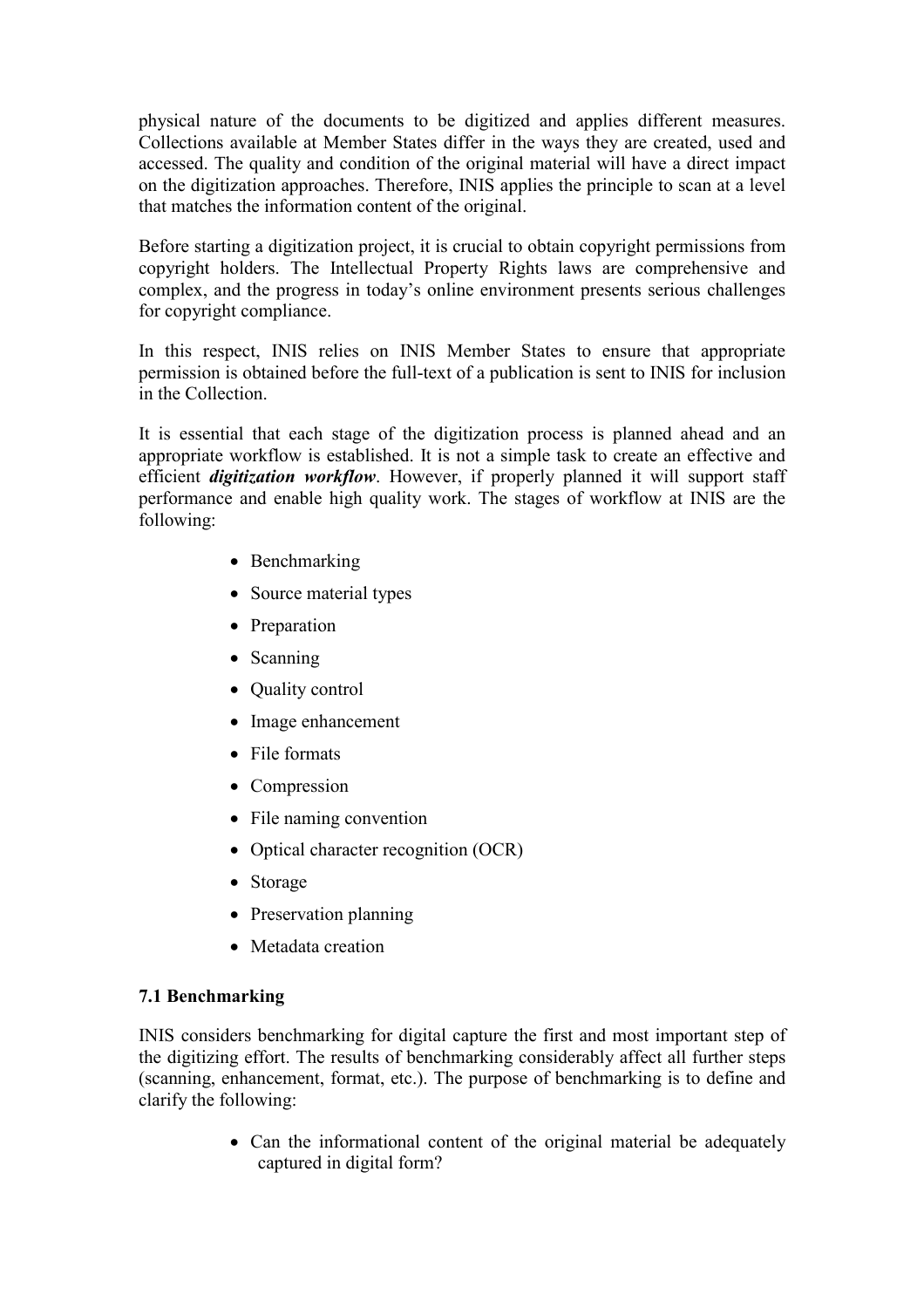- Does the physical format and condition of material correspond to digitizing requirements?
- What is the type of material to be digitized?
- Which resolution should be applied?
- At which bit-depth?
- Which compression parameters should be set?
- What is the estimated accuracy level for OCR?
- Other considerations?

#### **7.2 Source material types**

The variety of source material may be categorized, but not limited to:

- Printed text/simple line art
- Rare or damaged printed text
- Manuscripts
- Maps, architectural drawings
- Halftones
- Continuous tone
- Microformats
- Mixed

The majority of the material digitized at INIS is text-based containing illustrations, graphics, photos (black & white, colour), as well as oversized materials with fine details, line drawings, etc., falling mainly into the above cited *Printed Text* and *Mixed* categories. The category of *Printed Text* can be described as distinct edge-based representation that is cleanly produced, with no tonal variation, such as a book containing text and simple line graphics. Documents containing two or more of the categories listed above, such as illustrated books, can be defined as *Mixed.*

#### **7.3 Preparation**

Good document preparation facilitates scanning and ensures quality results. Materials to be scanned need to be prepared in the following manner:

- Physically (unbinding, removing of staples and clips, separation when glued, etc.);
- Structurally (adding/removing barcodes, separating chapters, sections, parts, covers, etc.);
- According to specific characteristics, e.g. size, thickness, quality (glossy/mat), condition of paper, etc.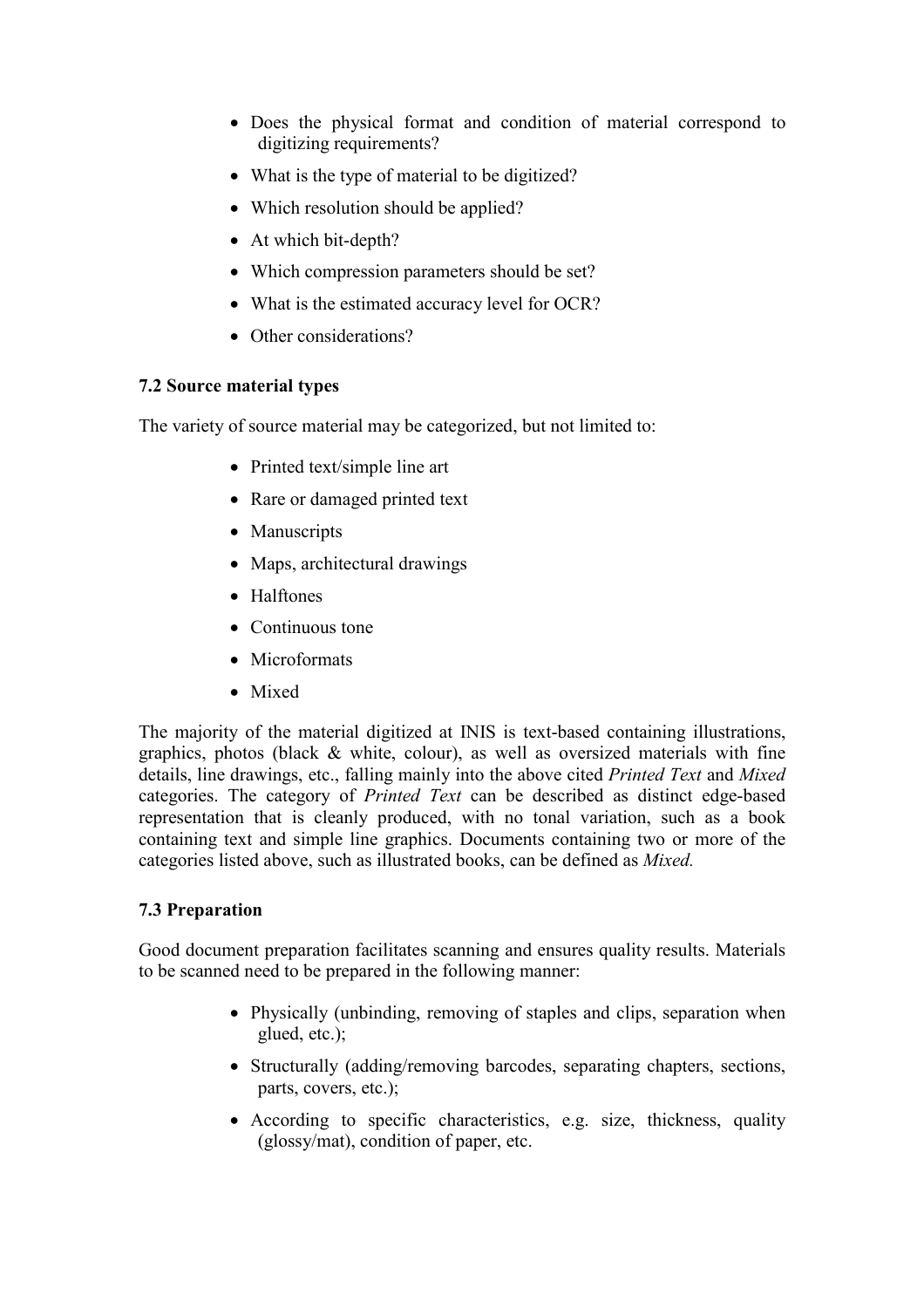Inadequate document preparation can result in paper jams inside the scanner and lead to irreparable damage to original documents. In order to unbind documents in an efficient and safe way, INIS utilizes a professional cutting machine from IDEAL (Model 4850-95).

#### **7.4 Scanning**

**Capture modes:** It is important to keep in mind that different capture methods are needed depending on the physical form of the original. Capturing is mostly performed in these 3 modes:

- $\bullet$  Bitonal (1 bit per pixel) represents two tones: black and white; best suited to high contrast documents such as printed text.
- Greyscale (8 bits per pixel) represents 256 shades of grey; best suited to continuous tone documents such as black and white photographs. However, older photos (e.g. sepia tones) may provide better results when captured in colour.
- Colour (24 bits per pixel) represents 16 million colours  $\&$  shades of grey; suited to documents with continuous tone colour information.

'*Pixel*' stands for picture elements which make up an image. Each pixel can represent a number of different shades or colours depending on the storage space allocated to it.

*Optical Resolution:* The optical resolution determines the quality of an image. It is normally expressed in scanner specifications as 'dots per inch' (DPI) or 'pixels per inch' (PPI) and refers to the number of pixels (dots) captured in a given inch. Increasing the resolution enables capturing of finer detail. However, it results in a larger file size. To determine the resolution necessary to capture all significant details present in the source document, Cornell University developed a formula called 'Digital Quality Index' (QI). This formula can be used as guidance for calculating the optimal scanning resolution**.** More information is available on Cornell's Web site at: <http://www.library.cornell.edu/preservation/tutorial/>

*Bit depth:* The amount of information that a sensor in an array can capture is represented by the 'bit depth'. Greater bit depths result in a more accurate digital representation of the original. The final decision about resolution and bit depth depends on the goal of digitizing**.**

INIS applies a resolution range of 300 – 600 dpi for bitonal scanning to documents of A4-A5 size, and  $200 - 300$  dpi with 8 bit depth (256 colours/tones) for greyscale/colour scanning.

#### **7.5 Quality Control (QC)**

Quality Control is as an integral part of the digitization process in order to retain value, utility and integrity of the resources. QC consists of a set of procedures and techniques to verify the quality, accuracy and consistency of digitized material. QC is conducted by visual inspection of images on-screen with concentration on the resolution, colour, tone, and appearance. It is important to mention that this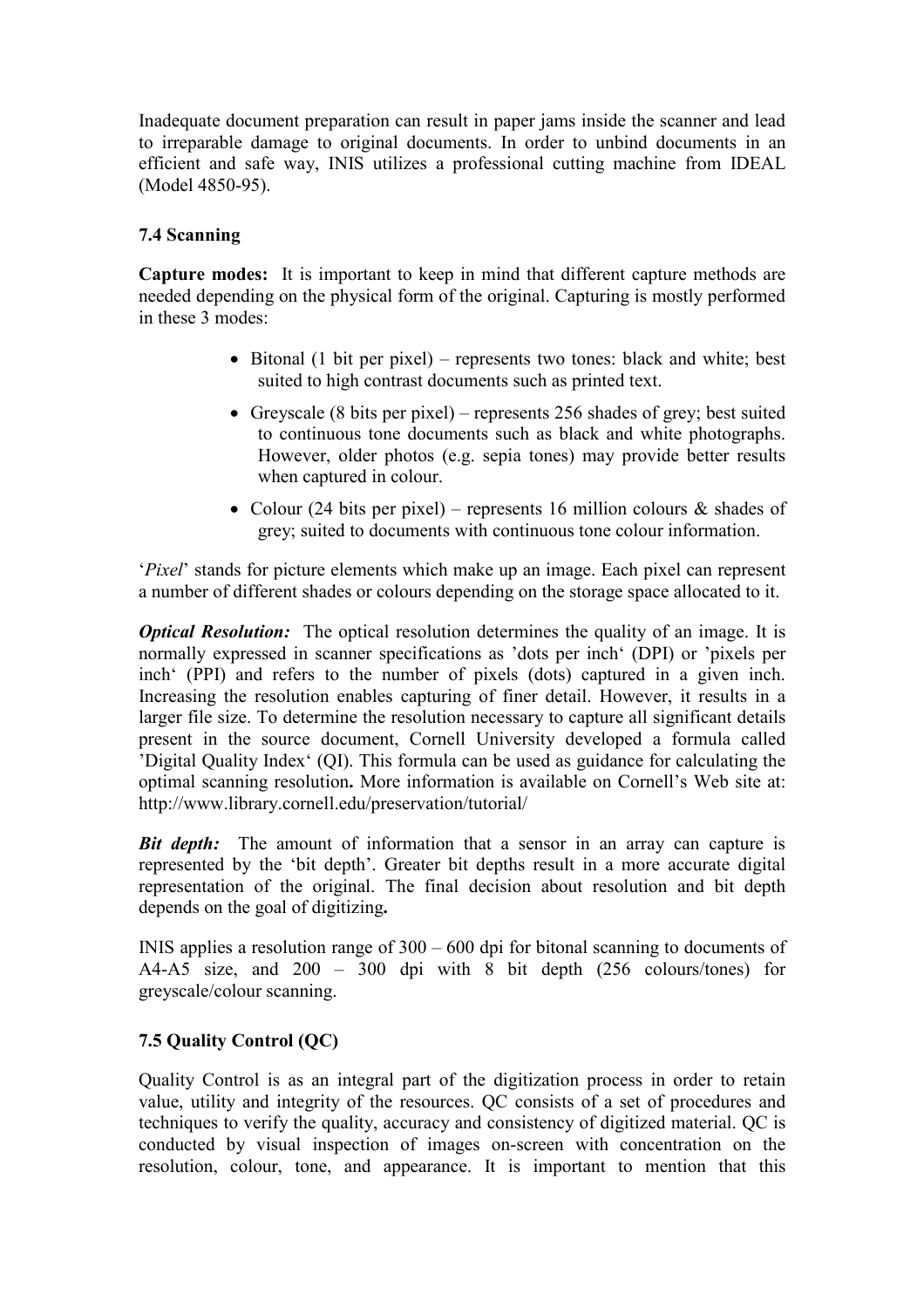assessment may be highly changeable depending on the viewing environment and the characteristics of the monitors.

INIS applies a wide range of QC measures to ensure that quality expectations are met. During the QC process, INIS verifies accuracy and completeness of components, data integrity, metadata correctness, form and validity, as well as correct matching of metadata and image files.

In this context, the 'checksum' algorithm serves to ensure the authenticity and integrity of digitized files. It is essential to verify that the number and order of bytes in a file remain the same after moving, copying, transferring, burning or other actions.

In addition to the checksum, INIS also compares the number of pages of the original with the digitized product to ensure the completeness of digitized documents.

#### **7.6 Image enhancement**

Image enhancement is any process that is applied to the raw scan to improve quality or legibility of the resource. INIS applies several procedures and techniques to verify the quality, accuracy, consistency and integrity of digital products, including despeckling, deskewing, noise reduction, black border removal; colour and tone adjustment, etc.

#### **7.7 File formats**

There are several standard file formats which vary in terms of resolution, bit-depth, colour capabilities, etc. Although there is no clearly recommended archival format in use today, preference must be given to 'non-proprietary' formats.

INIS stores master digital images in **TIFF** Group IV which offers longevity and production of a range of delivery versions (e.g. for screen, for print, for web access). For purposes of delivery to Member States, electronic exchange with customers, users, and access via the INIS Online Database, files are converted to PDF (Portable Document Format) and compressed.

**PDF** is one of the most frequently used file formats to preserve electronic documents and ensure their survival for the future. Recently, the International Organization for Standardization (ISO) released the full PDF specification as 'ISO 32000-1:2008'.

**PDF/A:** The PDF/Archival (PDF/A) standard aims to enable the creation of PDF documents whose visual appearance will remain the same over the course of time. This standard was adopted by the International Organization for Standardization (ISO) in autumn 2005 and published as 'ISO 19005-1:2005'. INIS is considering adopting this standard to achieve preservation and long-term archiving of the Agency's and Member States' nuclear information resources. (that last sentence should perhaps be written a bi differently – not ideal the way it is now written...)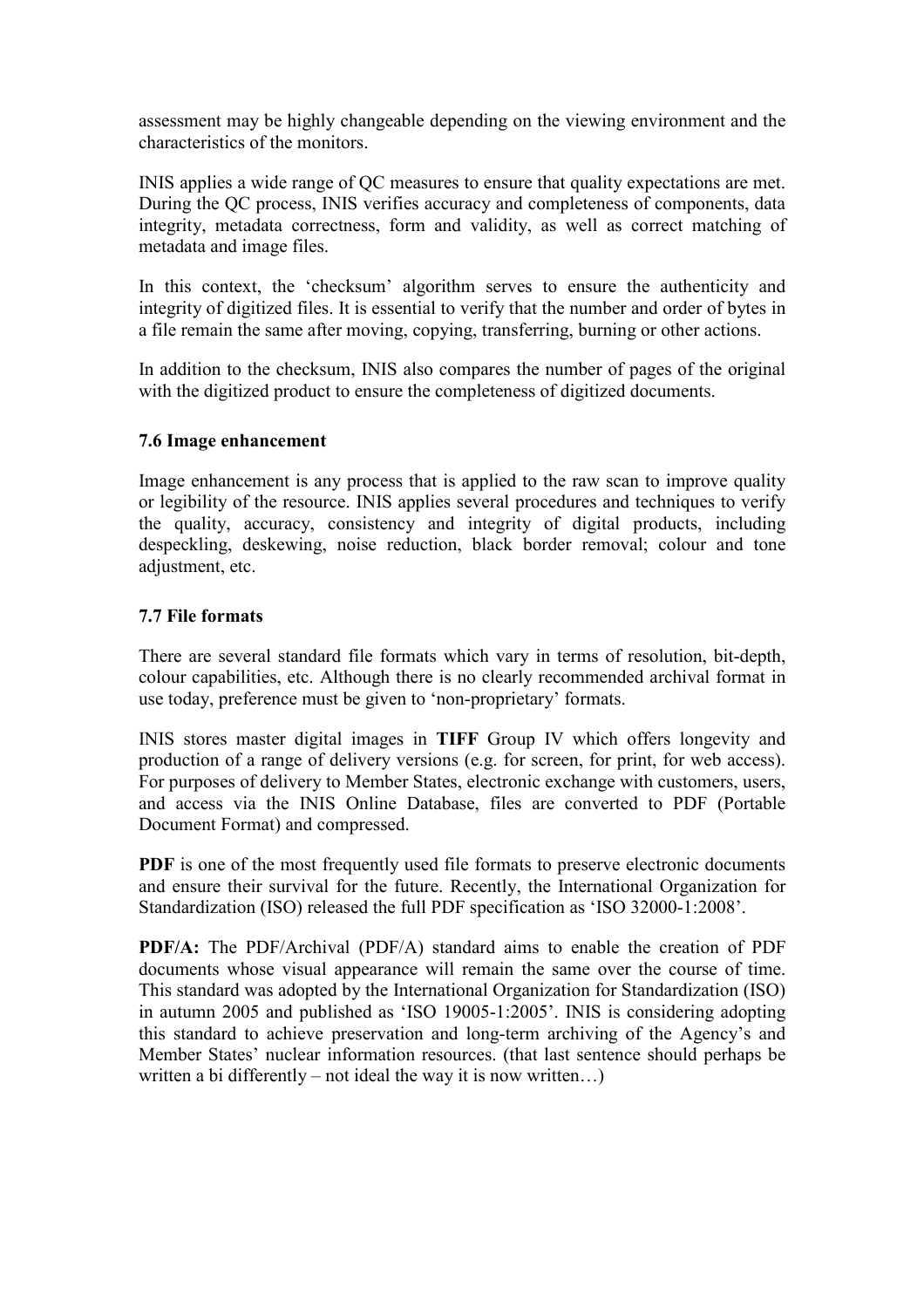#### **7.8 Compression**

Compression algorithms are used to reduce image file size for storage, processing and transmission. There are two compression techniques, i.e. 'lossless' and 'lossy'[5](#page-11-0) . When lossless compression is applied, the space needed for the storage of an image file is reduced without loss of data. During lossy compression, the least significant information is averaged or discarded. Uncompressed files or compressed files using the lossless compression technique are clearly preferred. There are several standards, as well as proprietary compression software available to create images for web delivery. INIS has chosen the JBIG2 standard for web optimization of black/white resources, and JPEG for colour digital resources.

JPEG2000 uses wavelet compression to achieve small but high quality images and is increasingly being used as repository and archival image format. INIS is considering JPEG2000 as a possible alternative for image delivery.

#### **7.9 File naming conventions**

For system compatibility and interoperability, it is important to follow an established file naming convention. Unique file names assure consistency and easy retrieval of resources.

#### **7.10 Optical Character Recognition (OCR)**

In order for an image of a printed text to become searchable as electronic text, raster images are processed with an OCR program to be translated to machine editable text.

For INIS digitization projects, the creation of 'searchable full text' has been defined as the primary objective. The quality and condition of the original material will have a direct impact on the OCR result.

INIS uses ABBYY FineReader, an Optical Character Recognition (OCR) software that allows users to convert paper documents, PDF files, and various images including photographs taken by a digital camera to editable formats for changing and repurposing. Close to 98% accuracy is reached at character level when applying OCR to raster images of text printed in Latin and Cyrillic characters.

Recent tests have provided satisfactory results using Adobe Acrobat Professional 8.0 for OCR of documents in Chinese (Simplified), Japanese and Korean. Tests with ABBYY FineReader Pro9 for Hebrew and Thai also provided good results. Further tests are being performed to identify suitable tools for the Arabic language.

Latest developments in OCR technology include recognition of document structure known as 'Logical Form Recognition' (Omnipage 16) or 'Adaptive Document Recognition' (FineReader Pro 9). While accuracy has greatly improved in font type and font size recognition, OCR technology also makes intelligent use of hardware technologies, such as 'multi core parallel processors' for speeding up the OCR

<span id="page-11-0"></span><sup>&</sup>lt;sup>5</sup> See File compression: An introduction for raster image files.

http://www.library.carleton.ca/sites/default/files/help/gis/File\_Compression.pdf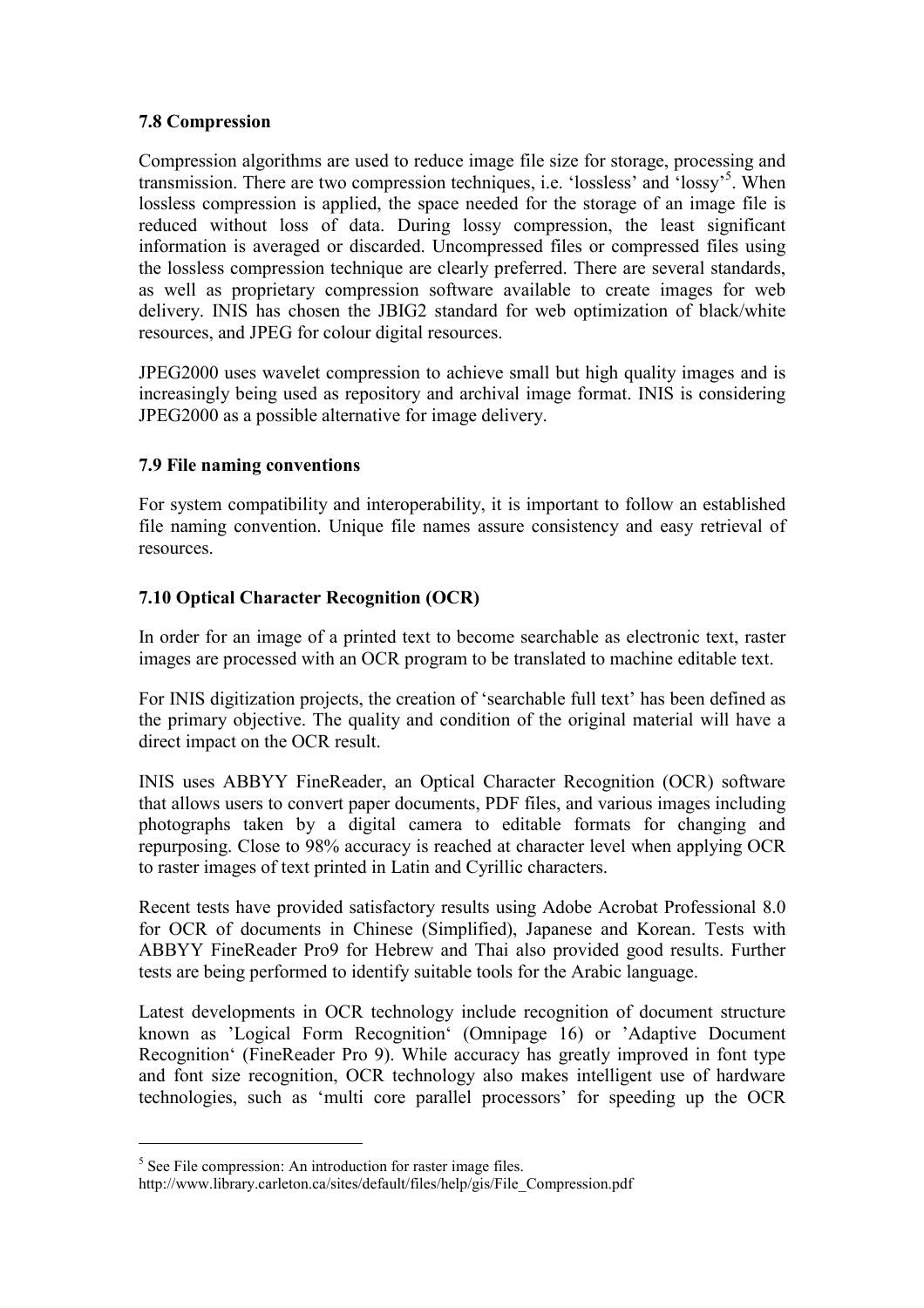process. The trends in OCR technology show that significant developments can be expected in the future.

#### **7.11 Storage**

In order to provide longevity of digital files, they need to be stored in a reliable, controlled environment([White](#page-15-0)). Master files should be stored on high quality, industry standard devices, such as CD-R, DVD, or other contemporary reliable media. Backups of master files must be created regularly and stored off-site in a secure location.

A *RAID* (Redundant Array of Inexpensive or Independent Disks) consists of a number of drives which collectively act as a single storage system. The production of digital material requires sufficient hard disk capacity to store files at various stages of the preservation process. It may be appropriate to consider a RAID solution if the production environment large.

In 2008, INIS purchased a THECUS N5200B PRO, 5x3,5" SATA Raid. The equipment has 5 disks of 1 TB each and has been configured as local network data storage.

Backups of master files must be created regularly and stored away from the original source in a secure location on a routine basis.

Since the beginning of the system until 1997, INIS converted all full texts of NCL from paper into microfiche for safer long-term storage. In 1997, a complete collection of NCL on microfiche, representing the intellectual knowledge and information of INIS Member States, was donated to the Central Library of Physics of the University of Vienna, which acts as a secure 'off-site' storage. As the microfiche collection is being converted to PDF, all digitized resources are also backed-up in PDF at the Central Library of Physics, which is situated less than 5 kilometers from the IAEA.

#### **7.12 Preservation planning**

In order to ensure that the contents of a digital archive remain a readable and usable information resource for the future, digital files should regularly be refreshed to new media (Hedstrom & Montgomery, [1998](#page-15-0)). This can be achieved by using different processes. The process of copying files from one storage medium to another medium of the same kind is called *refreshing***.** This targets media obsolescence. After media refreshing, a verification procedure should be applied (e.g. checksum) to ensure the authenticity and integrity of the files.

Another process is *migration*, i.e. transferring digital information from one hardware and software setting to another or from one computer generation to subsequent generations. Migration can also be format-based, to move image files from an obsolete file format to a new format.

A third process is called *emulation* which involves the re-creation of the technical environment required to view and use a digital resource. This is achieved by maintaining information about the hardware and software requirements so that the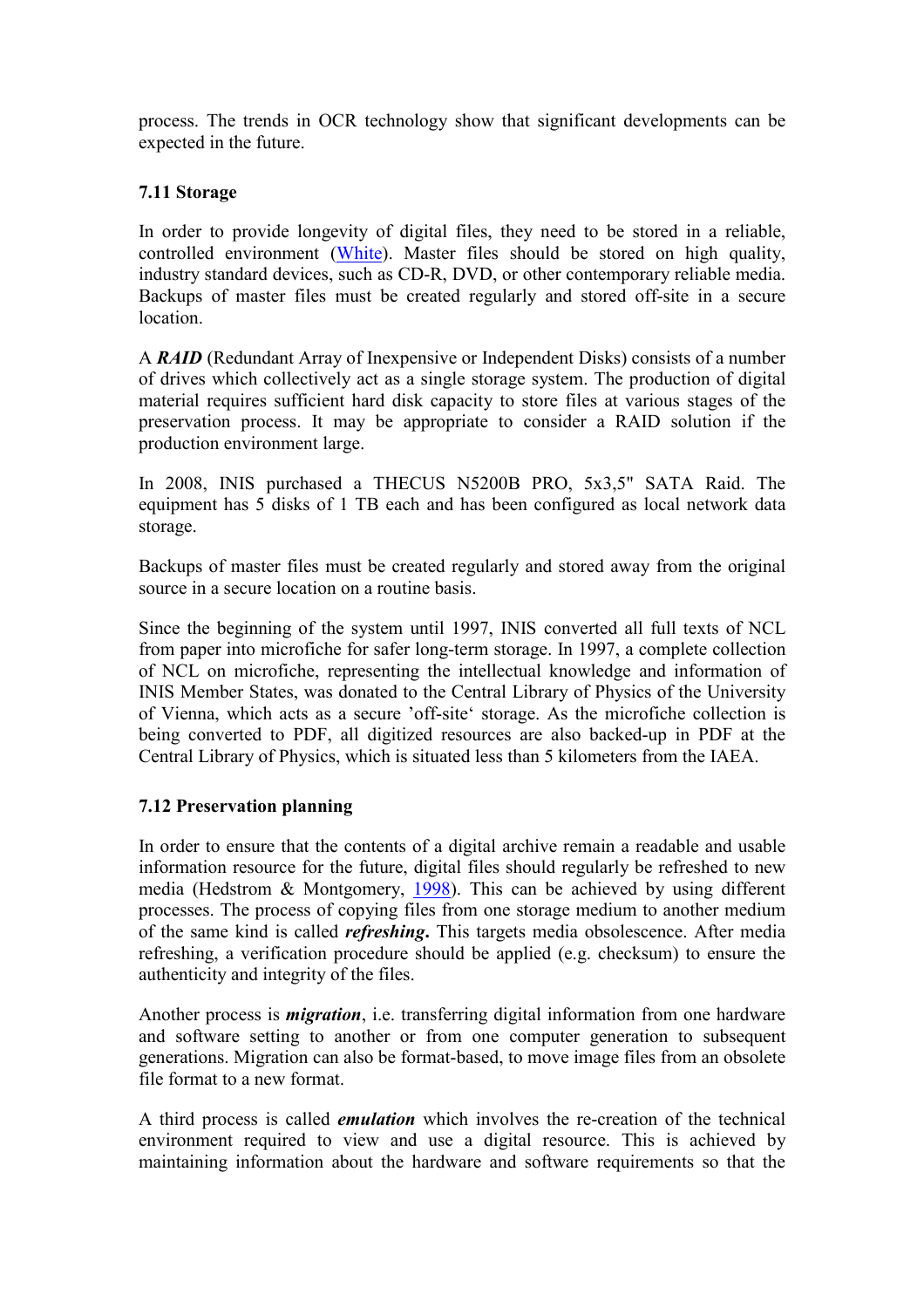system can be reengineered. Due to its cost and the time required for proper emulation, this process is not often used.

At present, INIS applies the technique of **refreshing** the digital files by copying the collection to a new storage media, e.g. CD to DVD, Blu-ray Disc, etc. At the time of implementation of PDF/A as long-term archival format, the **migration** technique will be applied to all INIS digital files.

#### **7.13 Metadata creation**

Metadata plays a key role in describing, processing, managing, tracking, accessing and preserving digital resources. According to  $NISO<sup>6</sup>$  $NISO<sup>6</sup>$  $NISO<sup>6</sup>$  ([2004\)](#page-15-0), metadata is key to ensuring that resources will survive and continue to be accessible into the future.

There are different types of metadata that can be associated with digital resources. INIS applies comprehensive 'bibliographic metadata' which describes the intellectual content of the digitized full text and includes an extended set of bibliographic elements for identification and retrieval of the resources. When integrated to the INIS Database, digital resources are accompanied and linked to their corresponding bibliographic records (INIS, [2009](#page-15-0)). The whole process is carefully reviewed by INIS specialists and validated by computer programs and specially designed algorithms.

At present, technical metadata for digital resources is generated automatically during creation of the PDF files. However, a more sophisticated approach will be considered along with the implementation of PDF/A.

## **8. Microfiche Digitization Project**

The in-house digitization of the microfiche collection started in 2002 after the acquisition of a Sunrise 2000 microfiche scanner. Initially only aimed at fulfilling document delivery requests, the digitization of the full collection became an actual topic in 2003, after a release of the new INIS on-line database that supported direct access to full-texts.

It was decided to outsource a substantial part of the microfiche scanning in order to support the existing in-house digitization capabilities. The contracts were issued after formal invitation to bid and the amount of microfiche scanning requests depended on the funds available. Some funding for this project was provided by the Nuclear Knowledge Management Unit (NKM) of the IAEA. Over the years, the following three contractors were engaged: EMD Austria, Prosoft Germany, and PM Dimensions Austria.

It should be mentioned that good coordination and a good strategy are necessary to ensure the success of such a project. It was especially important to avoid duplication of work and to take into consideration the different digitization initiatives by the IAEA Member States. For this reason, INIS chose the country of publication as the

<span id="page-13-0"></span><sup>6</sup> National Information Standards Organization (NISO), a non-profit association accredited by the American National Standards Institute (ANSI), identifies, develops, maintains, and publishes technical standards to manage information. http://www.niso.org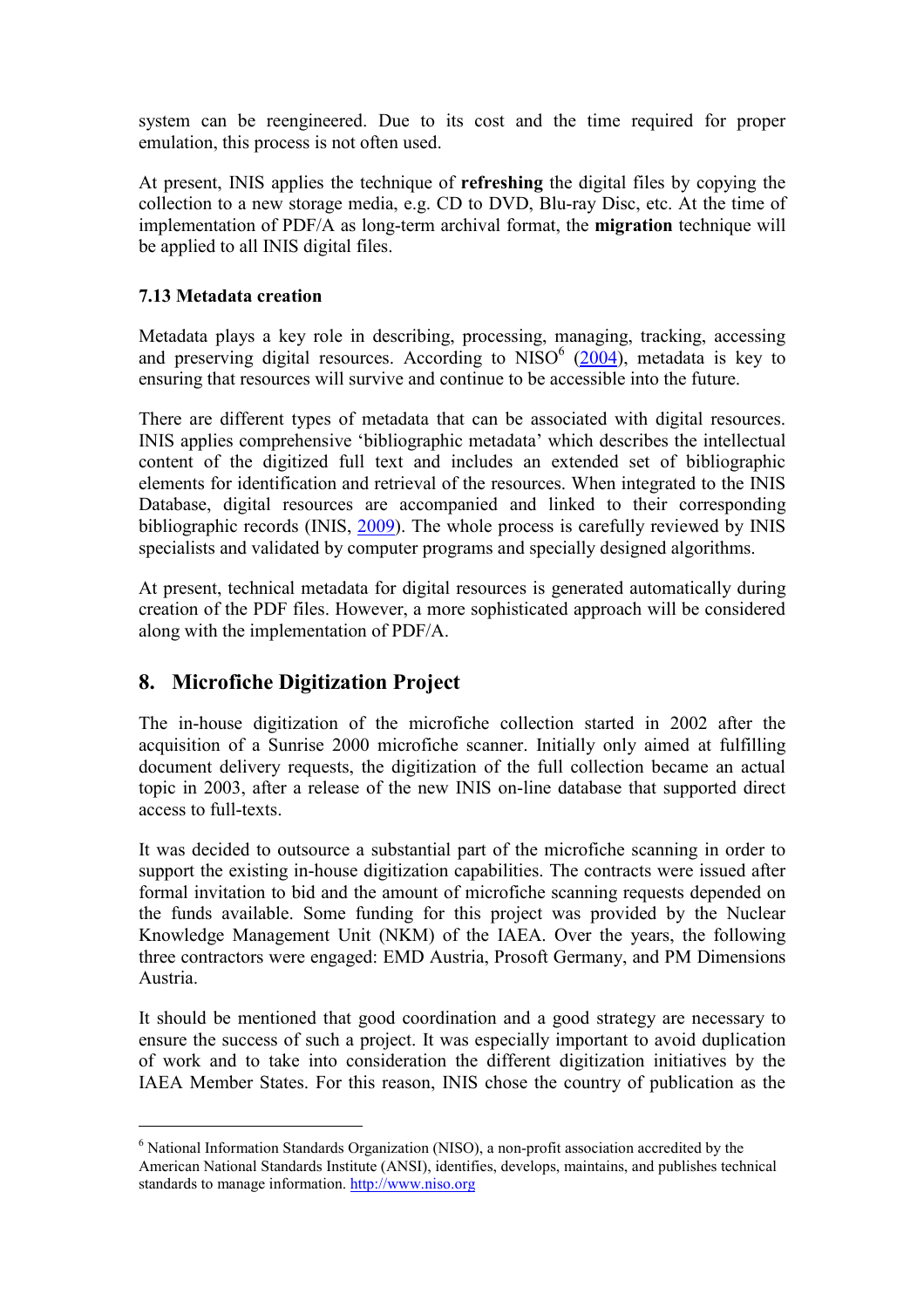main selection criteria, and an extensive coordination effort with the respective Member State followed each decision to digitize their part of the INIS based microfiche collection. In order to support national document and knowledge preservation efforts, the INIS Secretariat provided Member States with DVD country sets of their digitized non-conventional literature (NCL) from the microfiche.

The following table gives a detailed overview of INIS microfiche digitization activities since its inception in 2003.

| Year   | <b>PDF</b> | Pages         | Size (GB) |
|--------|------------|---------------|-----------|
| 2003   | 566        | 49 574        | 3.7       |
| 2004   | 19 962     | 1 3 2 5 2 1 7 | 36.5      |
| 2005   | 36935      | 1 577 365     | 32.1      |
| 2006   | 23 163     | 1 367 637     | 33.3      |
| 2007   | 9 3 1 3    | 668 769       | 16.3      |
| 2008   | 25 675     | 1 228 057     | 29.7      |
| 2009   | 81 221     | 3 939 811     | 77.3      |
| 2010   | 33 881     | 1969 110      | 45.9      |
| 2011   | 24 027     | 511990        | 16.2      |
| 2012   | 20434      | 843 579       | 40.7      |
| Total: | 275 177    | 13 481 109    | 331.8     |

Table 3: Digitization of the INIS NCL Collection on Microfiche

Close to 80% of the INIS microfiche collection has been digitized since the beginning of the project. An estimated 3 million pages still need to be processed before project completion. Depending on available resources, this major project is expected to be completed within the next two years. The ultimate goal is a complete integration of the microfiche-based NCL into the INIS Collection and online access to full-texts provided via the Google-based INIS Collection Search

The INIS Collection Search (ICS) is a free and open web access of the INIS Collection to all Internet users. Currently it holds over 3.4 million bibliographic (metadata) records and over 350 000 full-text NCL documents. This collection of documents on the peaceful uses of nuclear science and technology is now fully indexed and searchable online using Google-based technology. Around 50 000 searches and 3000 downloads are performed monthly. A link to the INIS Collection searchis available from the INIS home  $page^7$ or directly from [http://inis.iaea.org/search/.](http://inis.iaea.org/search/)

Besides digitization of its microfiche collection of NCL, INIS is also involved with the digitization of old IAEA publications. Examples of INIS in-house efforts include

<span id="page-14-0"></span><sup>&</sup>lt;sup>7</sup> http://www.iaea.org/inis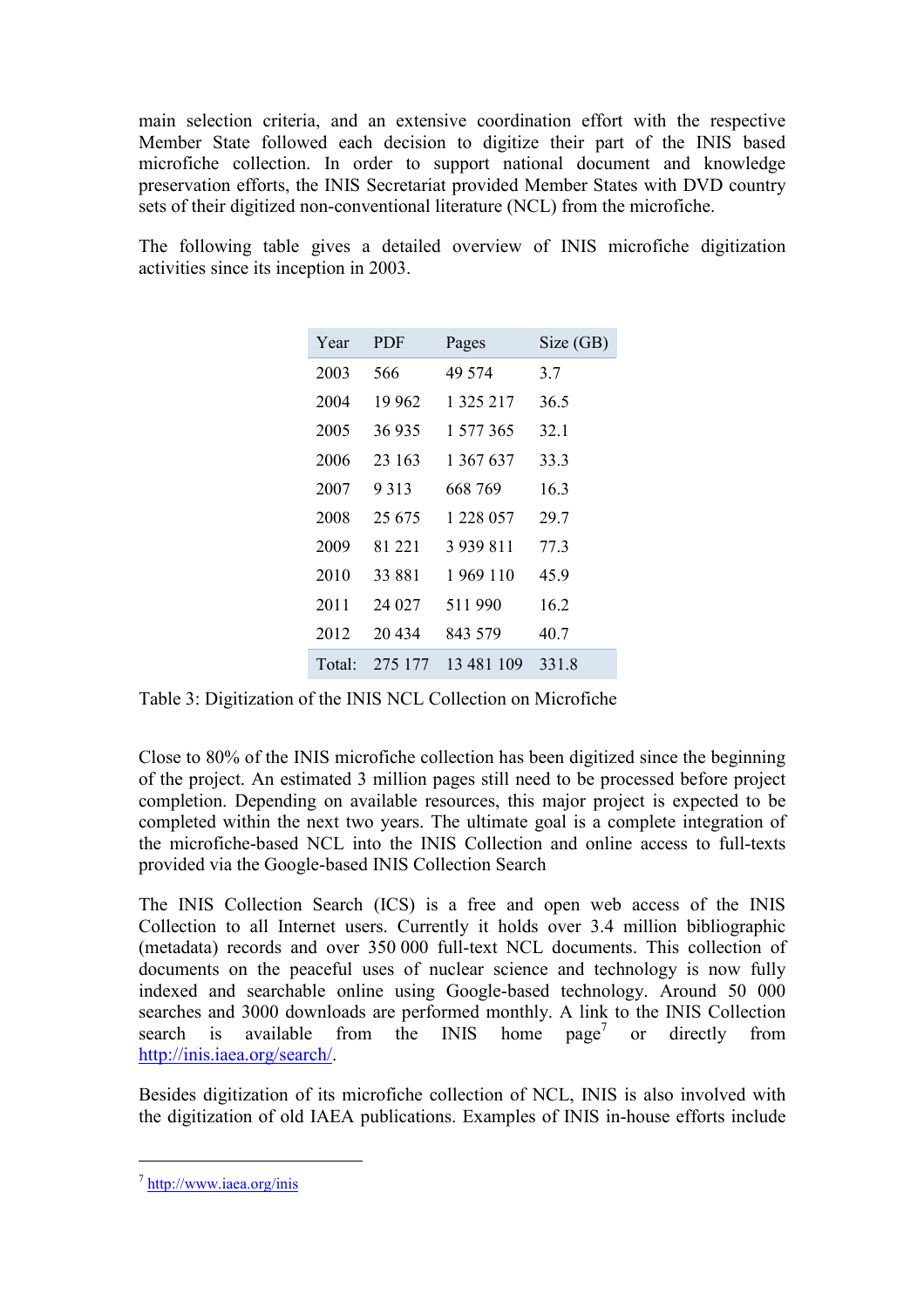the digitization of IAEA Bulletins<sup>[8](#page-15-1)</sup> in all available languages, accompanied by INIS bibliographic metadata; digitization of Member State's Technical Reports and Proceedings Series, done in cooperation with the IAEA Library; digitization of reports from the International Nuclear Data Committee collection (INDC); and the digitization of out-of-print IAEA publications.

# **9. Conclusion**

Large digitization projects, such as the digitization of the INIS microfiche collection of historic non-conventional literature, require serious planning, substantial funds, qualified staff, awareness of standards, and well defined purpose. Lack of qualified personnel can be mitigated by outsourcing to companies specialized in large volume digitization projects. Lack of in-house knowledge about the various aspects of digitization can also be alleviated by hiring experts and consultants, but it is important to maintain consistent quality throughout all of the digitization workflow steps, at the maximum possible level. Document preparation, selection of applicable scanning techniques, type of equipment, and adherence to current standards, are all factors which will decide success or failure of any digitization effort.

<span id="page-15-0"></span>Digitization should not be a goal in and of itself. Its ultimate use and usefulness must always be taken into account. It is therefore imperative that meaningful and searchable metadata accompany any digitized collection with a goal of making such a repository available through appropriate online search and delivery tools. Once this is achieved, ways and means for long term preservation need to be considered and put in place in order to ensure future sustainability and availability of the digitized collection.

<span id="page-15-1"></span><sup>&</sup>lt;sup>8</sup> http://www.iaea.org/Publications/Magazines/Bulletin/Bull521/index.html